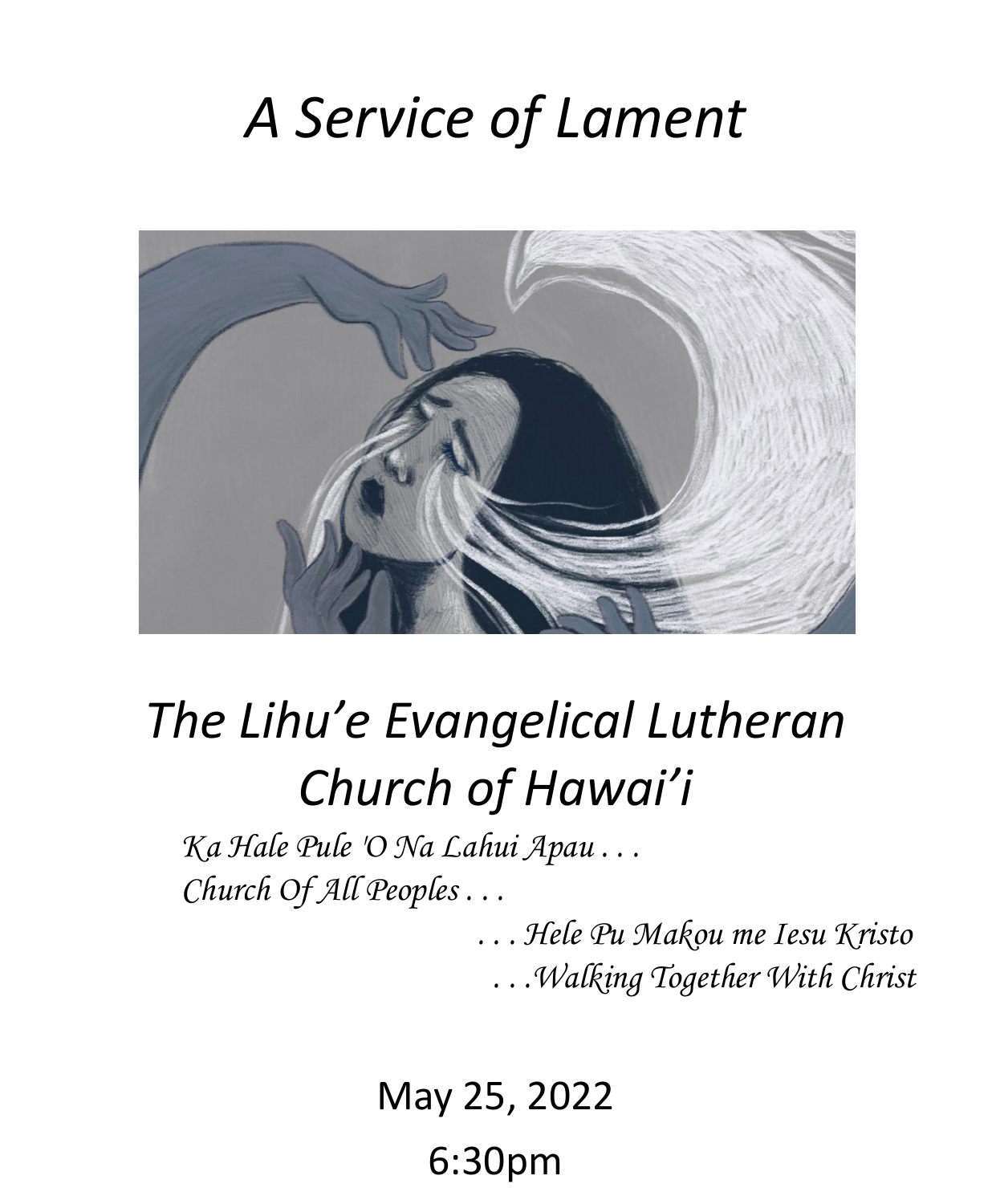## *A Service of Lament* Order of Worship



### *\*Gathering Lament*

- P How long, O Lord?
- **C How long must we bear up this pain in our soul and have sorrow in our hearts all the day long?**
- P Consider and answer us, O Lord, our God
- **C We are exhausted and tired and angry and weary**
- P How much longer must we wait?
- **C How much longer must we endure?**
- P To you we turn, for you are our hope
- **C In you our soul trusts**
- P We will trust in the steadfast love of the Lord
- **C We trust in the name of the Lord, our rock and firm foundation**

### *Public Lament*

(At this time you may come to the mic to lament and share. The pastor, before you speak will say, "Hear us, O God". And when you are finished speaking please close with, "Hear us, O God". You may also write on your post-it a lament and come up and place it on the cross as a symbolic act of taking our cries to the only place big enough to receive it.)

P With the victims of Uvalde, we cry out Across our nation and in our world, the innocent suffer Our thoughts and prayers achieve us little O God, are you good? O God, are you there?

We struggle to make sense of this tragedy and see a way forward *The assembly is invited to voice public laments aloud or in silence.* 

- P Hear us, O God
- **C Hear us, O God**
- P Hear these words, receive our cry
- **C Come Lord Jesus. Tend to the broken, comfort those who are destroyed**
- P Amen.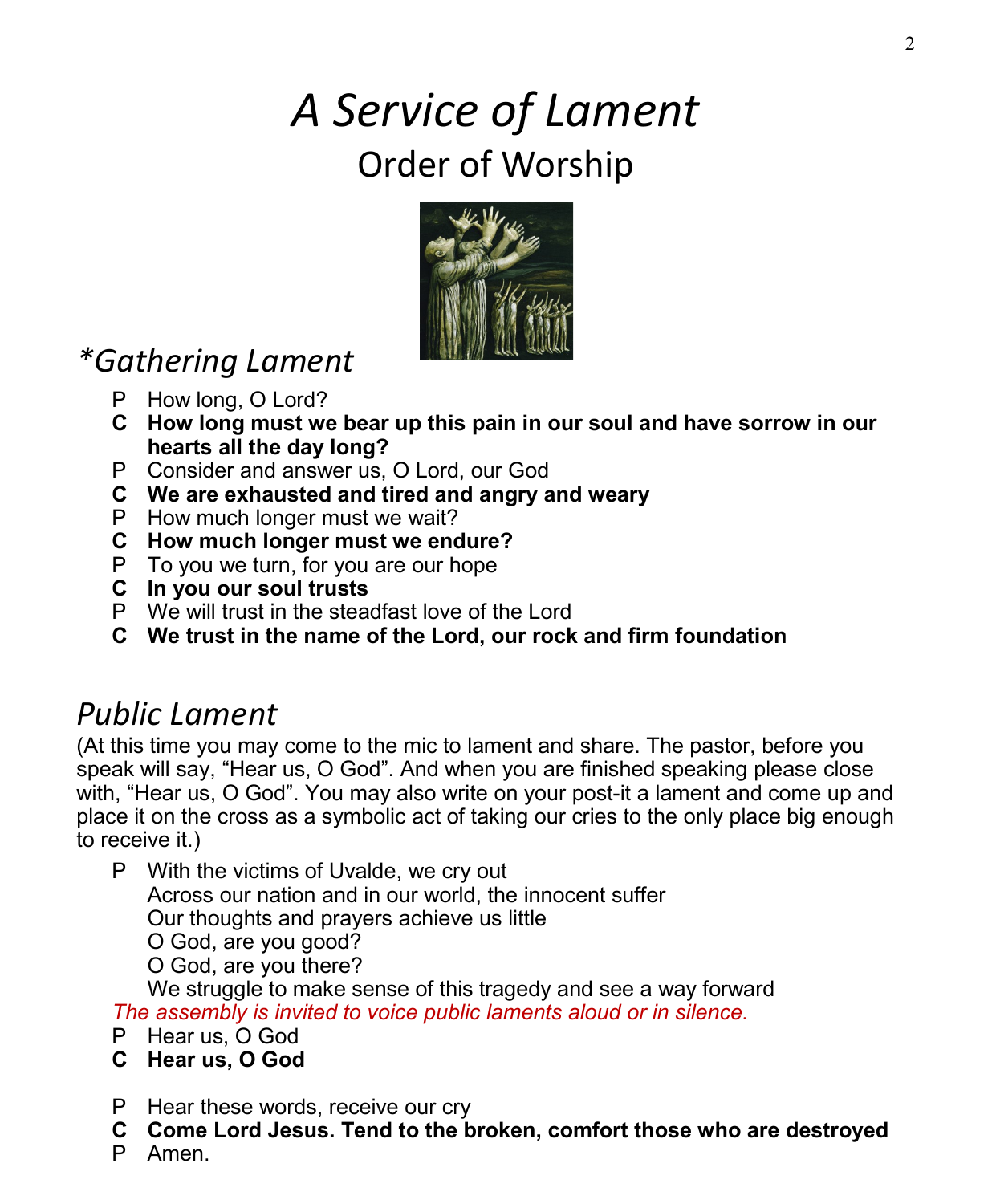#### *Song of Response Litany and Prayer*

This song is in Holden Evening Prayer. The leader will sing the following verses and you will respond by singing, "God of mercy, hold us in love."

- 1 In peace, in peace, we pray to you
- 2 For peace and salvation, we pray to you
- 3 For peace between nations, for peace between peoples
- 4 For we who are gathered and lament before you
- 5 For all who are hurting and all who are in pain
- 6 For all those who govern, that justice might guide them
- 7 For all who are serving the victims in Texas
- 8 Grant help, hope, and healing to all of the families
- 9 Be with all of the children and bring them your comfort
- 10 For all of the victims who rest in your mercy

<sup>6</sup>A voice says, "Cry out!" And I said, "What shall I cry?" All people are grass, their constancy is like the flower of the field. <sup>7</sup>The grass withers, the flower fades, when the breath of the LORD blows upon it; surely the people are grass. <sup>8</sup>The grass withers, the flower fades; but the word of our God will stand forever. <sup>9</sup>Get you up to a high mountain, O Zion, herald of good tidings; lift up your

A The Word of the Lord **C Thanks be to God.**

*First Reading Isaiah 40:6-11* 

voice with strength, O Jerusalem, herald of good tidings, lift it up, do not fear; say to the cities of Judah, "Here is your God!" <sup>10</sup>See, the Lord GOD comes with might, and his arm rules for him; his reward is with him, and his recompense before him. <sup>11</sup>He will feed his flock like a shepherd; he will gather the lambs in his arms, and carry them in his bosom, and gently lead the mother sheep.

#### **Second Reading Psalm 13**

 $1$ How long, O LORD? Will you forget me forever? How long will you hide your face from me <sup>2</sup>How long must I bear pain in my soul, and have sorrow in my heart all day long? How long shall my enemy be exalted over me?  ${}^{3}$ Consider and answer me, O LORD my God! Give light to my

eyes, or I will sleep the sleep of death, <sup>4</sup> and my enemy will say, "I have prevailed"; my foes will rejoice because I am shaken. <sup>5</sup>But I trusted in your steadfast love; my heart shall rejoice in your salvation. <sup>6</sup>I will sing to the LORD, because he has dealt bountifully with me.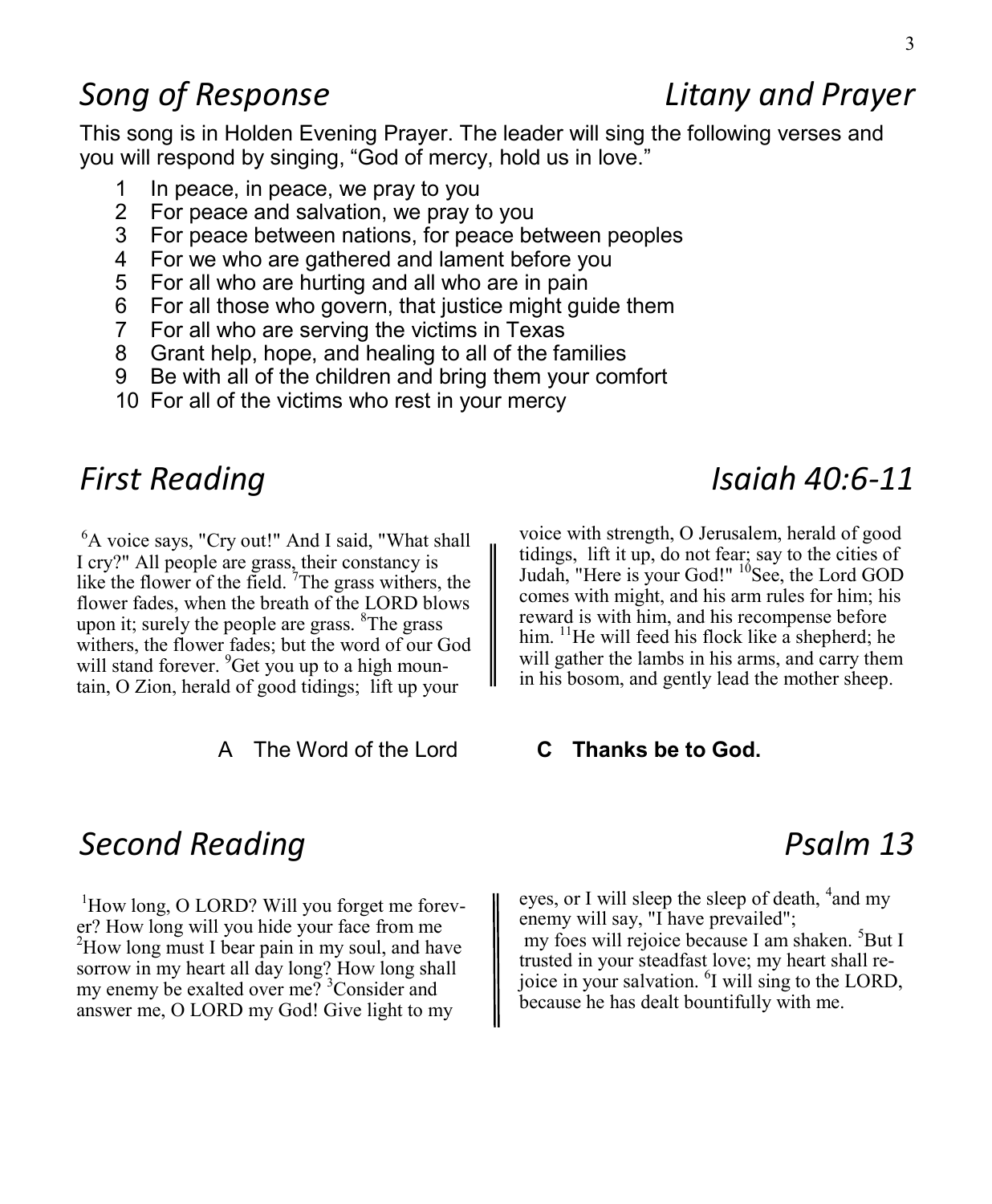### *Lights of Remembrance*

(At this time, we will hold a moment of silence to acknowledge and remember those who have died and all who are suffering. Then, we will read the names of those we know and light a candle in their memory.)

P We read aloud the names of those who were murdered...

*A candle is lit on the altar as each name is read*

#### *\*Song of Remembrance God Loved the World*God loved the world that he his 1 **SO** gave on lv  $\overline{2}$ Christ Je the ground of faith. who made sus is was 3 If vou are ill. if death draws near. this truth vour God's own 4 Be of good cheer. for Son for gives all 5 All glo ry to the Fa - ther, Son, and Ho ly Son the lost to save, that all who would in flesh and suf fered death; all who con fide in trou bled heart can cheer: Christ Je -÷ sus res cues sins that have done, and  $\overline{\phantom{a}}$ fied vou jus ti.  $\sim$ by Spir Three To bless it. in One! vou. о ed him be - lieve should ėv ing life re - ceive.  $er$ last  $\overline{\phantom{a}}$ Christ a - lone built this chief cor are on ner - stone. **us** from death; that is the firm est ground of faith.  $\overline{\phantom{a}}$ Je - sus' blood, your bap tism grants the high good. est Trin -  $i$  - tv. be praise now and ter nal - lv! e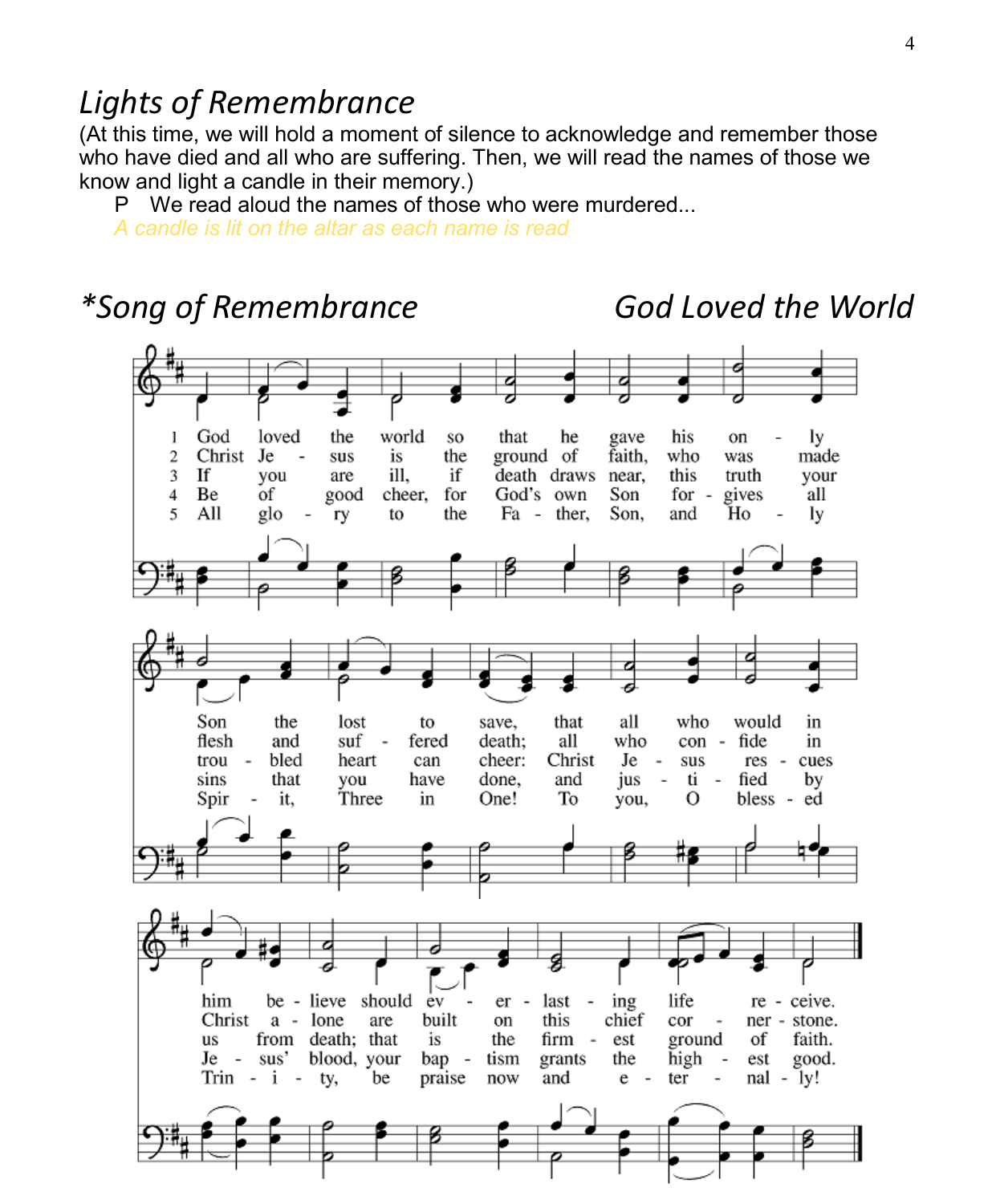So then, putting away falsehood, let all of us speak the truth to our neighbors, for we are members of one another. Be angry but do not sin; do not let the sun go down on your anger, and do not make room for the devil. Thieves must give up stealing; rather let them labor and work honestly with their own hands, so as to have something to share with the needs. Let no evil talk come out of your mouths, but only what is useful for building up, as there is need, so that your words may

### *Third Reading Ephesians 4:25-5:2*

give grace to those who hear. And do not grieve the Holy Spirit of God, with which you were marked with a seal for the day of redemption. Put away from you all bitterness and wrath with all malice, and be kind to one another, tenderhearted, forgiving one another, as God in Christ has forgiven you. Therefore, be imitators of God, as beloved children, and live in love, as Christ loved us and gave Himself up for us, a fragrant offering and sacrifice to God.

A The Word of the Lord **C Thanks be to God.**

#### *Word of Response*

#### *Communal Response*

- P What are we to do, O Lord, God of our Salvation?
- **C We are angry. We are hurt. We are sick and tired of being sick and tired of having to watch our children and innocent members of our nation die by the hands of gunman**
- P What are we to do with all that we feel and all that we hold?
- **C We give this to you. We take our pain, we take our anguish, and we bring it to the only place big enough to receive it**
- P Lord in your mercy,
- **C Do not simply receive our prayer. Change our hearts. Work in our minds. Come into our communities and help us to let go of the values, norms, and practices that have created this tragedy**
- P Lord in your mercy,
- **C Hear** *this* **prayer**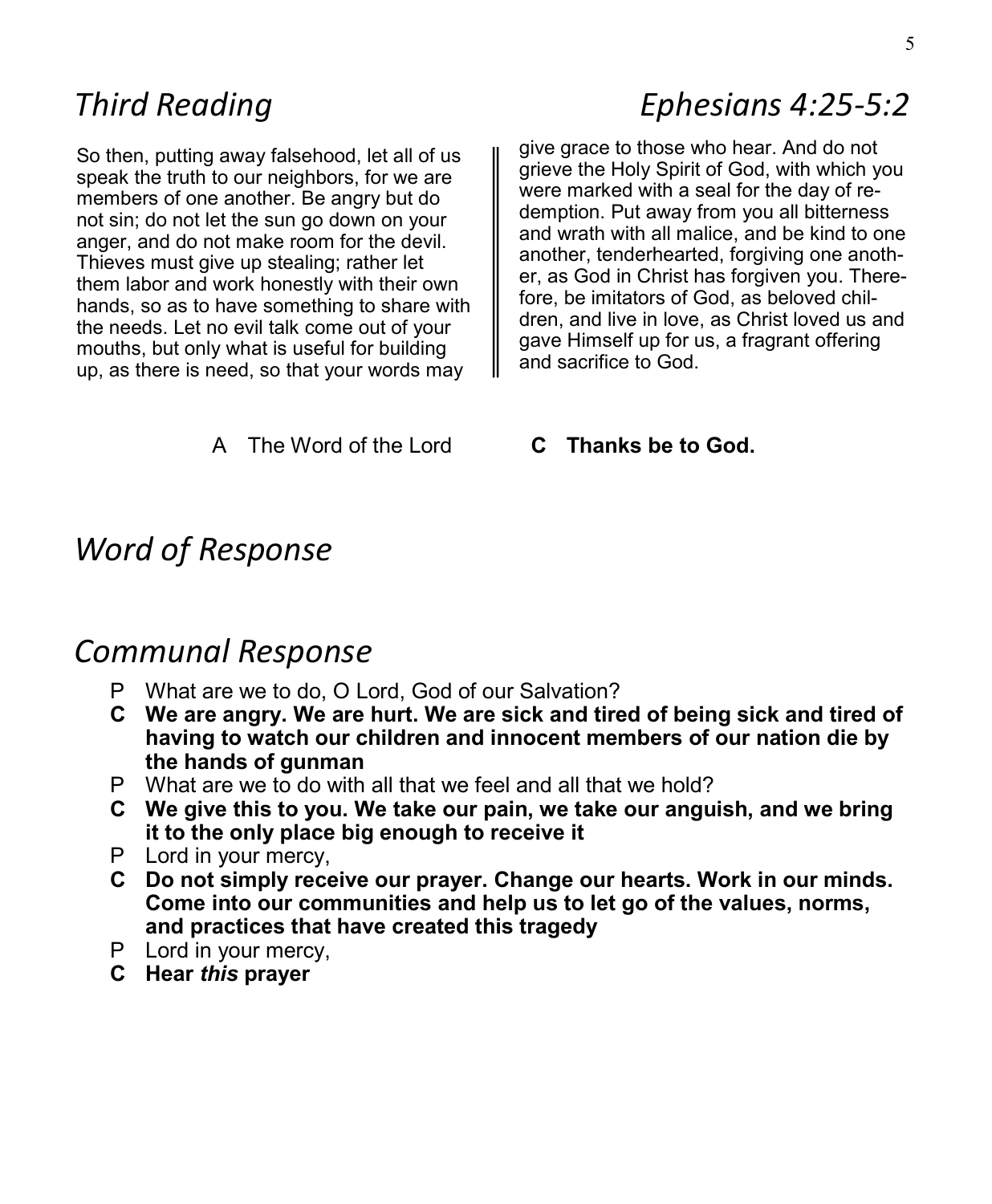#### *\*The Holy Preparation and Contemplatio*

P The body and blood of Christ are given to us and given for us. It is a sacrament. It is a tangible sign of grace that we can touch and we can taste. And we can come boldly to receive it in our time of need. In the body and in the blood we are reminded that it is okay to not be okay for Christ is our strength. He is our hope. He is our help. And we come boldly before God's throne to receive this grace in our time of need.

*A moment of silence is offered so we may prepare our hands and hearts to receive God's grace on this day of need*

- P Holy God,
- **C We need you. Our hearts ache in the wake this of violence. We need your grace to carry us forward. To teach us, to lead, to guide us, and to help us heal and find a way forward.**

### *\*The Words of Institution*

*We invite you forward to receive communion. We also invite you to stay in your seat and receive communion via the communion cups. Communion will first be served to those at the altar. Then, communion will be received for those who remain in their seats.*

#### *\*The Lord's Prayer*

- P Let us pray the prayer our Lord taught us to pray...
- **C Our Father, who art in heaven, hallowed be thy name, thy kingdom come, thy will be done, on earth as it is in heav en. Give us this day our daily bread; and forgive us our trespasses, as we forgive those who trespass against us; and lead us not into temptation, but deliver us from evil. For thine is the Kingdom, and the power, and the glory, forever and ever. Amen.**



### *Invitation to Communion*

It's okay to not be okay. Come and receive God's grace for this time of need.

#### *Distribution at the Altar*

*We invite you to join us in song with our communion hymns. If you are not coming forward*  to receive communion, please wait until the end of the distribution and the sacraments will *be distributed for those remaining in their seats.*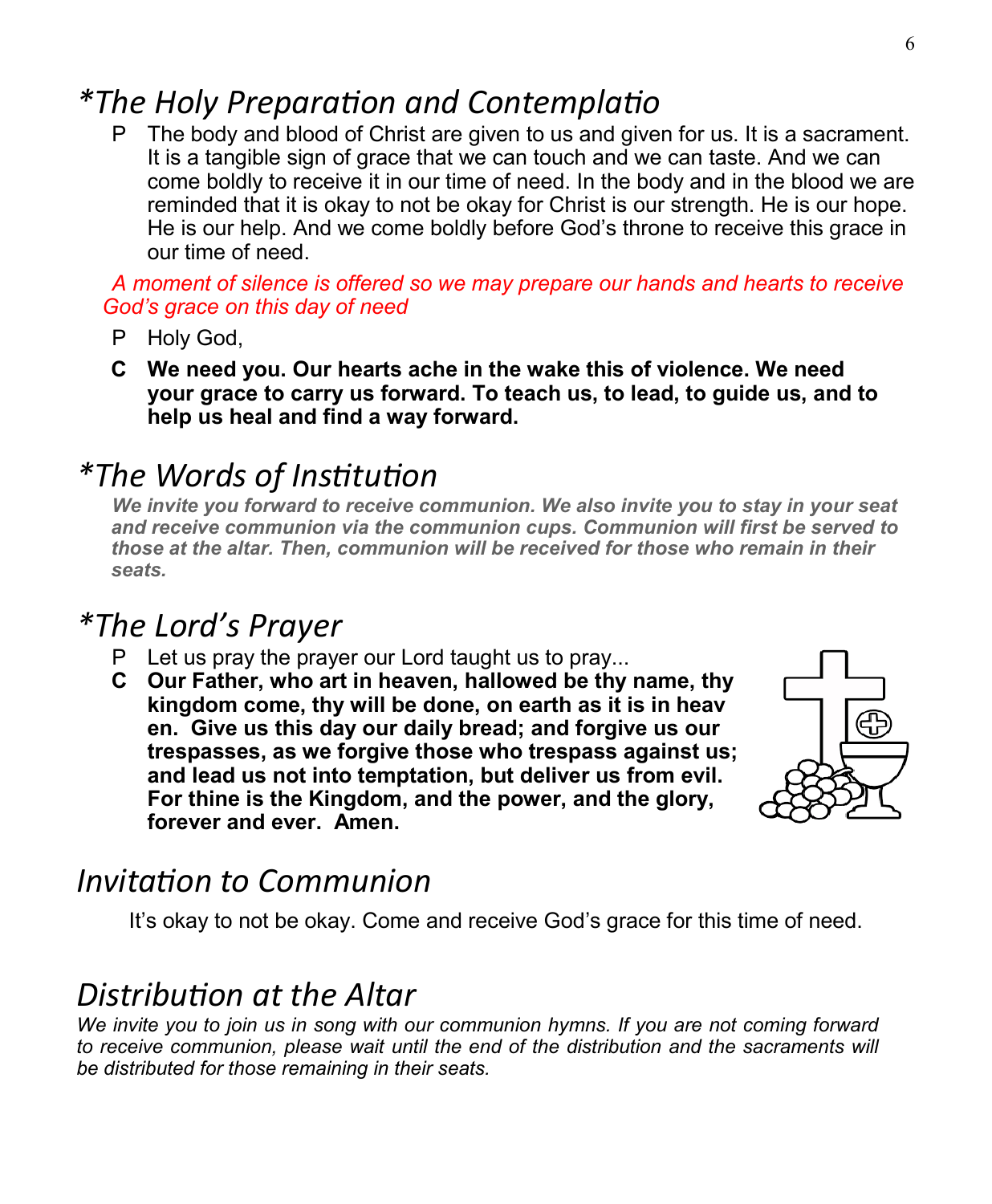#### *Distribution from the Pew*

*We invite you to join us in receiving a socially-distanced communion from your pews. The sacraments have been prepared and are ready to be received! Come! Eat and drink!*

#### *\*The Blessing*

- P God, the Author of Life, Christ, the living Cornerstone, and the life-giving Spirit of adoption,  $\pm$  heal you and move you to do justice.
- **C Amen.**

#### *\*The Prayer After Communion*

- P We give you thanks, generous God, for in this bread and cup we have tasted t he new heaven and earth where hunger and thirst are no more. Send us from this table as witnesses to the resurrection, that through our lives we might bring your help, hope, and healing to a hurting world.
- C **Amen.**

#### *\*The Benediction*

- P The Lord bless you and keep you. The Lord shine on you and be gracious to you. The Lord look upon you with favor and give you peace in the name of Makua, + Keiki Kane, and Uhane Hemolele.
- C **Amen.**